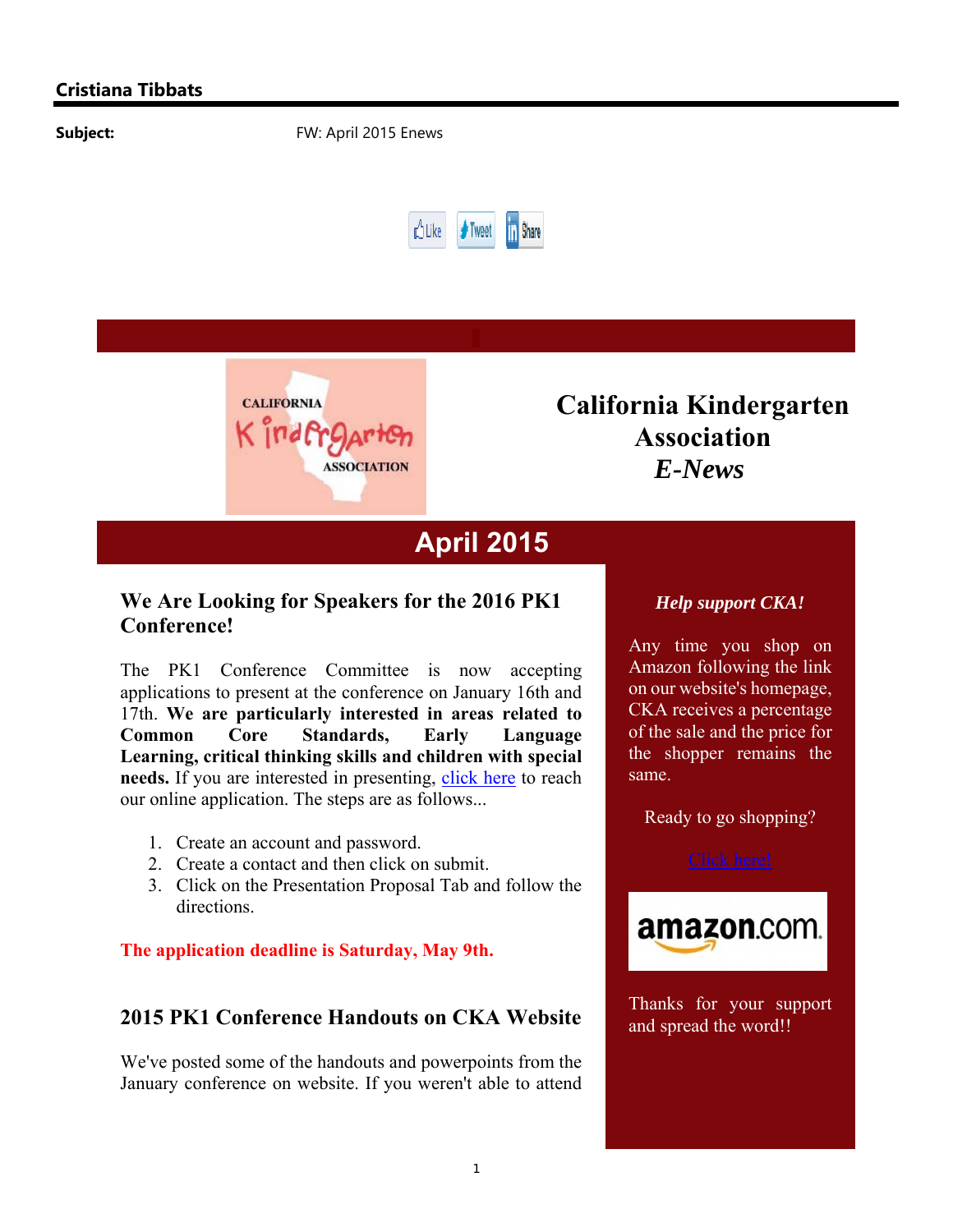the conference or you are interested in a session you weren't able to attend, click here for the handouts.

#### **CKA's Innovative Ideas Grant**

CKA is offering an Innovative Ideas Grant of \$500 for the development and implementation of appropriate environmental, curricular or classroom projects to meet the diverse needs of young children. The Grant Application and Guidelines are available on the CKA website. **Grant applications are due by May 1, 2015** and will be awarded by June 30, 2015. Applicants should be current members of CKA.



## **Shout Out for New Board Members!**

The CKA Board of Directors will have openings for incoming board members for the term of January, 2016 through January, 2019. The deadline for applications is May 1st. If you've ever considered giving some of your time and energy to CKA, click here for an application.

## **Legislative Information**

**Transitional Kindergarten** - Credentialed teachers newly assigned to TK as of June 1, 2015 are required to complete one of the following by August 1, 2020

- Minimum of 24 ECE units in early childhood education of child development, or child development teacher permit issued by the Commission on Teacher Credentialing
- Have been cleared by their district to possess comparable experience in a preschool setting.

Funding is available for both current and newly assigned TK teachers for professional development/courses. Your county Childcare and Development Planning Council will determine reimbursement percentages for these educational expenses, including costs for tuition/units, registration, transcripts, and books. Districts, County Offices of Education, Universities and Community Colleges will be offering the 24 ECE units.

*JOIN CKA* and become part of a network of educators who want ECE to be the best it can be! CKA members can look forward to our effective programs in staff development, public awareness, scholarships, research, networking, & legislative issues.

Click here to join!

Have a comment? Want to chat about early childhood issues? Wondering what we've been up to? Come join us on Facebook and connect with other CKA members!

Be sure to check out our *Tuesday Teaching Tips* every week on Facebook!

#### *Art Really Teaches (4th Edition)*

*Art Really Teaches includes color photos of art projects by 4, 5 and 6 year old artists, tips for framing art work, and a project title index as well as over 400 activities to help you teach*